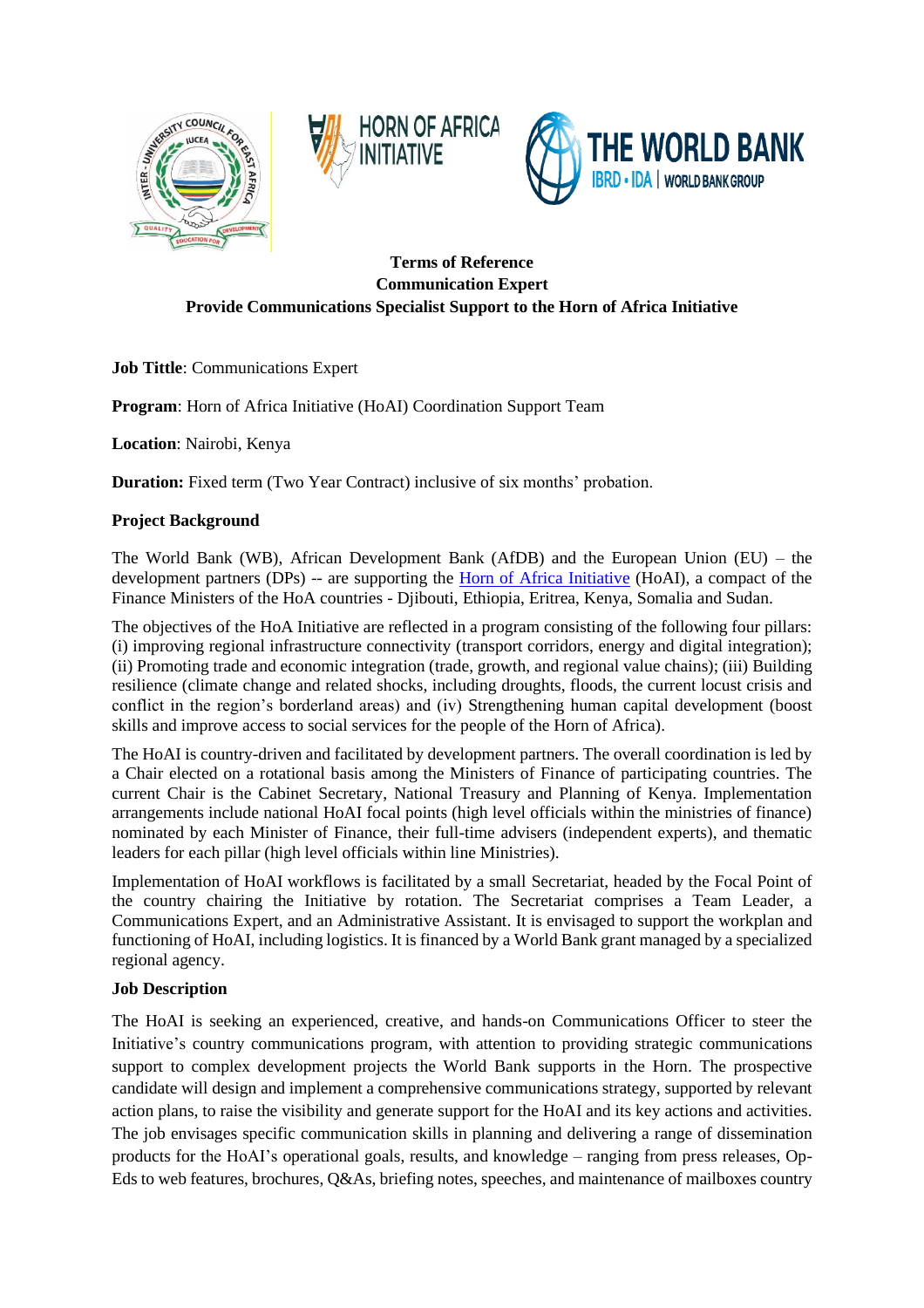websites and all functions relating to communications and visibility as assigned by the Team Leader of the Secretariat.

### **Duties and Responsibilities**

- Lead the planning, design, and implementation of all communication, media outreach and public relations activities to broadcast stakeholders' engagement and HoAI activities and achievements.
- Develop HoAI branding and messaging in both English and French.
- Manage and keep the HoAI website regularly updated with relevant information, including text, graphics, and other audio-visual material, with emphasis on results and impact.
- Manage HoAI social media content and presence on appropriate platforms and messaging services.
- Develop a quarterly newsletter on the initiative's activities and achievements.
- Work with HoAI Coordination Support Team to design communications strategies, including synergies with communications channels in HoAI governments, agencies, observers, and development partners.
- Provide regular media monitoring reports on HoAI to the HoAI Coordination Support Team and others.
- Ensure accuracy, updating and consistency of public information related to the HoAI.
- Coordinate media outreach, incl. press releases, press conferences, media briefings and interviews.
- Monitor the uptake of communication through a computerized log of all communications.
- Support the HoAI with linking up website etc with partners' communications systems.
- Support HoAI Coordination Support Team in organization of key communications events as required.
- Implement any other tasks on HoAI activities as assigned by the Team Leader of the Coordination Support Team.

### **Selection Criteria**

- A master's degree in communications, public affairs, journalism, mass media, or a related field.
- A minimum of 5 years of relevant work experience in communications or journalism preferably with a regional or international media house or international development organization
- Work experience in producing quality print, electronic and social media content and communications products, including audio & visual content
- Experience in social media engagement and management
- Good understanding of communications opportunities and international development cooperation in the Horn of Africa
- Good understanding of the Horn of Africa, World Bank, EU and AfDB communications practices
- Ability to undertake and deliver multiple tasks under tight deadlines, working in matrix teams
- Excellent English and French written and oral communication skills

### **Duration of Assignment**

The position is for a two-year contract, with a six-month probation period and a possibility of renewal. The selected candidate will be expected to work for 150 days maximum in each year, and this will be validated through submission of timesheets and outputs.

### **Reporting Obligations**

The Communication consultant will report to the Team Leader of the HoAI Secretariat and work closely with the communication focal points of the HoAI Governments and Development Partners.

### **Language Requirements**

Excellent command of English (oral and written); proficiency in French will be a plus.